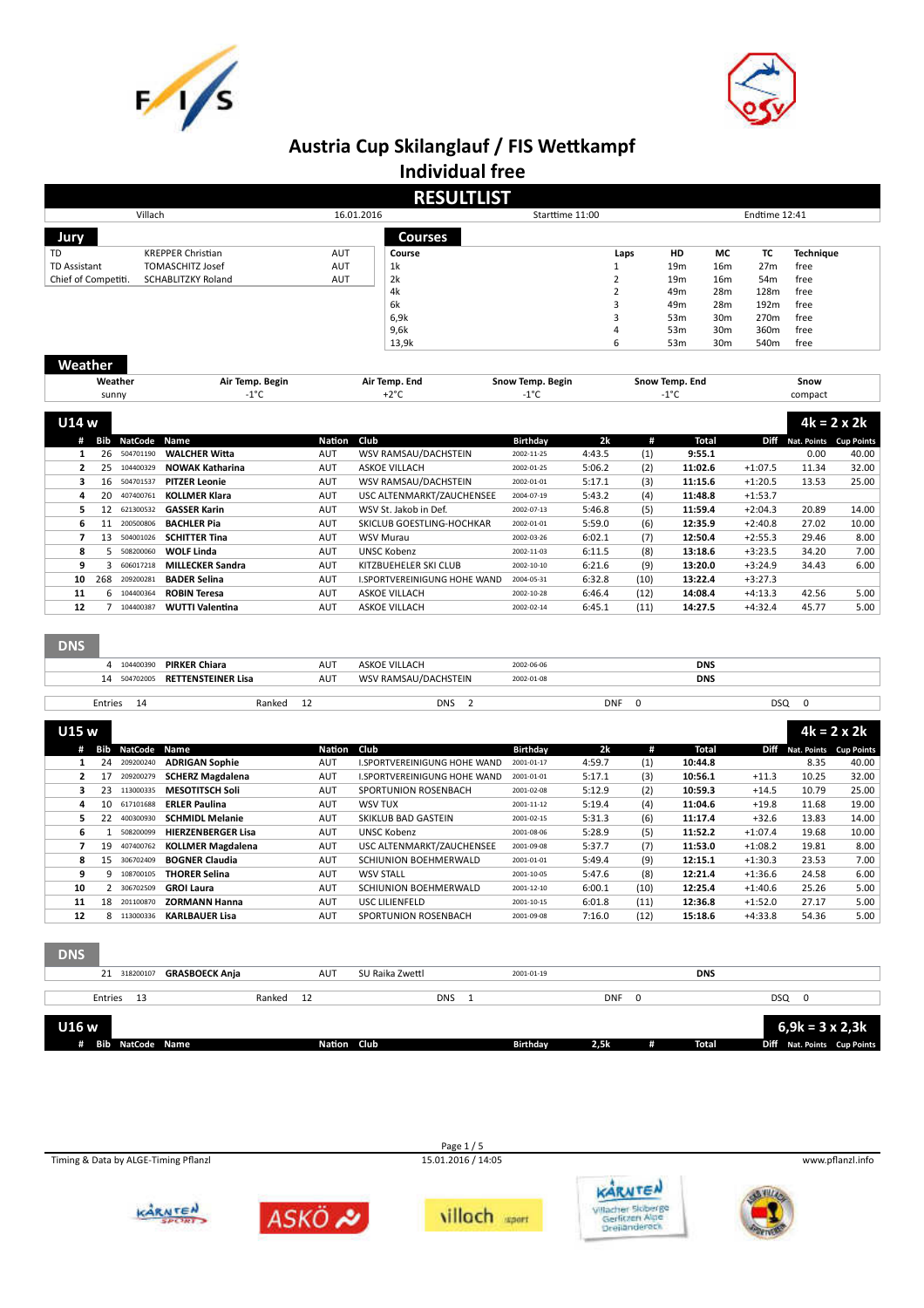



| <b>RESULTLIST</b> |         |           |                            |            |                                 |            |            |          |         |            |             |                   |  |
|-------------------|---------|-----------|----------------------------|------------|---------------------------------|------------|------------|----------|---------|------------|-------------|-------------------|--|
| #                 | Bib     | NatCode   | Name                       | Nation     | Club                            | Birthday   | 2.5k       | #        | Total   | Diff       | Nat. Points | <b>Cup Points</b> |  |
|                   | 70      | 104400434 | <b>BIN Gina</b>            | AUT        | <b>ASKOE VILLACH</b>            | 2000-10-15 | 6:10.1     | (1)      | 19:42.2 |            | 13.99       | 40.00             |  |
| $\overline{2}$    | 67      | 402200638 | <b>MARCHL Stefanie</b>     | AUT        | <b>SKIKLUB KUCHL</b>            | 2000-03-07 | 6:24.4     | (4)      | 19:52.5 | $+10.3$    | 14.98       | 32.00             |  |
| 3                 | 69      | 525100021 | <b>HAMMER Nina</b>         | <b>AUT</b> | SC Erzbergland                  | 2000-03-02 | 6:16.0     | (3)      | 20:00.4 | $+18.2$    | 15.75       | 25.00             |  |
| 4                 | 59      | 621300431 | <b>VEITER Madeleine</b>    | AUT        | WSV St. Jakob in Def.           | 2000-09-15 | 6:12.5     | (2)      | 20:05.8 | $+23.6$    | 16.27       | 19.00             |  |
| 5.                | 64      | 407400716 | <b>WIELAND Melanie</b>     | <b>AUT</b> | USC ALTENMARKT/ZAUCHENSEE       | 2000-02-14 | 6:27.2     | (5)      | 20:30.8 | $+48.6$    | 18.68       | 14.00             |  |
| 6                 | 63      | 628700143 | <b>KAINDL Sanne</b>        | <b>AUT</b> | <b>LL-CLUB REGION ANGERBERG</b> | 2000-06-24 | 6:29.7     | (7)      | 20:52.9 | $+1:10.7$  | 20.81       | 10.00             |  |
|                   | 58      | 102204611 | <b>HINTEREGGER Laura</b>   | AUT        | SC BAD KLEINKIRCHHEIM           | 2000-08-11 | 6:42.9     | (8)      | 22:01.7 | $+2:19.5$  | 27.44       | 8.00              |  |
| 8                 | 55      | 209200278 | <b>SCHERZ Victoria</b>     | AUT        | I.SPORTVEREINIGUNG HOHE WAND    | 2000-01-01 | 7:23.0     | (11)     | 22:33.7 | $+2:51.5$  | 30.53       | 7.00              |  |
| 9                 | 56      | 309700152 | <b>KOBLMUELLER Marlene</b> | <b>AUT</b> | SU Eidenberg SLL                | 2000-01-01 | 7:01.9     | (9)      | 22:45.9 | $+3:03.7$  | 31.70       | 6.00              |  |
| 10                | 61      | 200500774 | <b>SCHREFEL Juliane</b>    | <b>AUT</b> | SKICLUB GOESTLING-HOCHKAR       | 2000-12-13 | 7:16.1     | (10)     | 23:43.6 | $+4:01.4$  | 37.27       | 5.00              |  |
|                   |         |           |                            |            |                                 |            |            |          |         |            |             |                   |  |
|                   | Entries | 10        | Ranked                     | 10         | <b>DNS</b><br>$\Omega$          |            | <b>DNF</b> | $\Omega$ |         | <b>DSQ</b> | $\mathbf 0$ |                   |  |

| U18 w |     |                |                             |             |                            |            |        |     |         |           | $6,9k = 3 \times 2,3k$ |       |
|-------|-----|----------------|-----------------------------|-------------|----------------------------|------------|--------|-----|---------|-----------|------------------------|-------|
| #     | Bib | <b>NatCode</b> | Name                        | Nation Club |                            | Birthday   | 2,5k   | #   | Total   | Diff.     | Nat. Points Cup Points |       |
|       | 78  | 104400339      | <b>JUPPE Anna</b>           | <b>AUT</b>  | <b>ASKOE VILLACH</b>       | 1999-09-14 | 5:48.5 | (1) | 18:27.0 |           | 6.74                   | 40.00 |
|       | 76  | 508200039      | <b>DICHTL Sabrina</b>       | AUT         | UNSC Kobenz                | 1998-10-09 | 5:55.7 | (2) | 18:45.3 | $+18.3$   | 8.50                   | 32.00 |
|       | 81  | 407400668      | <b>OBERTHALER Kristina</b>  | AUT         | USC ALTENMARKT/ZAUCHENSEE  | 1998-03-29 | 5:59.2 | (4) | 18:50.9 | $+23.9$   | 9.04                   | 25.00 |
| 4     | 77  | 603500784      | <b>ERHARTER Stefanie</b>    | AUT         | <b>SCHIKLUB HOPFGARTEN</b> | 1999-06-09 | 6:07.1 | (6) | 19:01.8 | $+34.8$   | 10.10                  | 19.00 |
| 5.    | 80  | 606009849      | <b>BRUDERMANN Katharina</b> | AUT         | KITZBUEHELER SKI CLUB      | 1999-02-03 | 6:02.7 | (5) | 19:06.7 | $+39.7$   | 10.57                  | 14.00 |
| 6     | 73  | 400100652      | <b>MACHREICH Magdalena</b>  | AUT         | SCHIKLUB MARIA ALM         | 1998-07-14 | 5:55.8 | (3) | 19:21.6 | $+54.6$   | 12.00                  | 10.00 |
|       | 60  | 113000178      | <b>GRABER Julia</b>         | AUT         | SPORTUNION ROSENBACH       | 1998-04-06 | 6:13.8 | (7) | 19:45.4 | $+1:18.4$ | 14.30                  | 8.00  |
| 8     | 74  | 318200103      | <b>SCHWARZ Magdalena</b>    | AUT         | SU Raika Zwettl            | 1999-03-31 | 6:35.3 | (8) | 20:24.6 | $+1:57.6$ | 18.08                  | 7.00  |
| 9     | 57  | 306702306      | <b>FUCHS-EISNER Ines</b>    | AUT         | SCHIUNION BOEHMERWALD      | 1999-06-20 | 7:03.2 | (9) | 22:18.1 | $+3:51.1$ | 29.02                  | 6.00  |

#### **DNS**

| $ -$ | <b>EXAMPLE Carina</b> |        | AUT | AM SEE<br>AN.<br>$\tilde{\phantom{a}}$ | $-8 - 0.8 - 1$ |            | <b>DNS</b> |     |  |
|------|-----------------------|--------|-----|----------------------------------------|----------------|------------|------------|-----|--|
|      |                       |        |     |                                        |                |            |            |     |  |
|      |                       | ankar' |     | <b>DNS</b>                             |                | <b>DNF</b> |            | DSQ |  |

| U20W |     |              |                           |             |                           |            |        |     |              |           | $6,9k = 3 \times 2,3k$ |       |
|------|-----|--------------|---------------------------|-------------|---------------------------|------------|--------|-----|--------------|-----------|------------------------|-------|
|      | Bib | NatCode Name |                           | Nation Club |                           | Birthday   | 2,5k   | (#  | <b>Total</b> | Diff      | Nat. Points Cup Points |       |
|      | 83  | 407400638    | <b>WALCHHOFER Barbara</b> | AUT         | USC ALTENMARKT/ZAUCHENSEE | 1997-05-20 | 5:30.1 | (1) | 17:30.3      |           | 1.27                   | 17.00 |
|      | 79  | 409600340    | <b>PFENNICH Julia</b>     | <b>AUT</b>  | <b>SKIKLUB MAISHOFEN</b>  | 1997-08-24 | 5:37.0 | (2) | 18:00.1      | $+29.8$   | 4.15                   | 13.00 |
|      | 82  | 628700145    | <b>ACHLEITNER Lisa</b>    | <b>AUT</b>  | LL-CLUB REGION ANGERBERG  | 1997-01-18 | 5:48.8 | (3) | 18:31.1      | $+1:00.8$ | 7.14                   | 11.00 |
|      |     | 201100805    | <b>BRANDL Sabrina</b>     | <b>AUT</b>  | USC LILIENFELD            | 1996-12-21 | 5:59.1 | (4) | 19:14.8      | $+1:44.5$ | 11.35                  | 9.00  |
|      | 66  | 401901212    | LUSCHAN Katharina         | AUT         | <b>WSV STROBL</b>         | 1996-11-11 | 6:43.0 | (7) | 22:29.0      | $+4:58.7$ | 30.07                  | 8.00  |
|      |     |              |                           |             |                           |            |        |     |              |           |                        |       |

|         | Entries |                         |                        | Ranked |             | <b>DNS</b>           |            | <b>DNF</b> |   |         | DSO         |                        |                        |
|---------|---------|-------------------------|------------------------|--------|-------------|----------------------|------------|------------|---|---------|-------------|------------------------|------------------------|
| Damen i |         |                         |                        |        |             |                      |            |            |   |         |             | $6.9k = 3 \times 2.3k$ |                        |
|         |         | <b>Bib NatCode Name</b> |                        |        | Nation Club |                      | Birthday   | 2,5k       | # | Total   | <b>Diff</b> |                        | Nat. Points Cup Points |
|         | 85      | 504400356               | <b>UNTERWEGER Lisa</b> |        | AUT         | <b>SC ROTTENMANN</b> | 1995-02-04 | 5:25.0     |   | 17:17.1 |             | 0.00                   | 17.00                  |

**DNS**

| <b>SEEBACHER Anna</b><br>40300080<br>84 |        | AU1 | SKIKLUB SPARKASSE RADSTADT | 1994-03-09 | <b>DNS</b> |
|-----------------------------------------|--------|-----|----------------------------|------------|------------|
|                                         |        |     |                            |            |            |
| Entries                                 | Ranked |     | <b>DNS</b>                 | <b>DNF</b> | DSQ        |
|                                         |        |     |                            |            |            |

| Damen AK II        |                      |        |             |                       |            |            |   |         |            | $6,9k = 3 \times 2,3k$ |                             |
|--------------------|----------------------|--------|-------------|-----------------------|------------|------------|---|---------|------------|------------------------|-----------------------------|
| # Bib NatCode Name |                      |        | Nation Club |                       | Birthdav   | 2,5k       | # | Total   |            |                        | Diff Nat. Points Cup Points |
| 54 606003758       | <b>LANER Barbara</b> |        | AUT         | KITZBUEHELER SKI CLUB | 1973-05-08 | 6:49.0     |   | 21:34.3 |            | 24.80                  | 17.00                       |
|                    |                      |        |             |                       |            |            |   |         |            |                        |                             |
| Entries            |                      | Ranked |             | DNS.                  |            | <b>DNF</b> |   |         | <b>DSQ</b> |                        |                             |
|                    |                      |        |             |                       |            |            |   |         |            |                        |                             |

| U14m |   |     |              |                     |             |                                 |            |           |     |         |     |         |         | $6k = 3 \times 2k$ |                             |
|------|---|-----|--------------|---------------------|-------------|---------------------------------|------------|-----------|-----|---------|-----|---------|---------|--------------------|-----------------------------|
|      | # | Bib | NatCode Name |                     | Nation Club |                                 | Birthday   | <b>2k</b> |     | 4k      | #   | Total   |         |                    | Diff Nat. Points Cup Points |
|      |   | -53 | 209200273    | <b>BADER Jan</b>    | AUT         | I.SPORTVEREINIGUNG HOHE WAND    | 2002-01-01 | 4:39.7    | (1) | 10:01.1 | (1) | 15:18.9 |         | 1.86               | 40.00                       |
|      |   | 45  | 632800133    | KLEE Moritz         | <b>AUT</b>  | NORDIC TEAM ABSAM               | 2002-01-21 | 5:01.1    | (6) | 10:19.2 | (3) | 15:34.6 | $+15.7$ | 3.60               | 32.00                       |
|      |   | 47  | 504701467    | <b>VISSER Einar</b> | <b>AUT</b>  | WSV RAMSAU/DACHSTEIN 2002-01-01 |            | 4:50.8    | (4) | 10:30.4 | (5) | 15:47.2 | $+28.3$ | 5.00               | 25.00                       |
|      | 4 | 42  | 300400853    | <b>BLEIER Felix</b> | AUT         | WSV SPARKASSE Bad Ischl         | 2002-03-01 | 4:47.8    | (3) | 10:24.4 | (4) | 15:48.4 | $+29.5$ | 5.13               | 19.00                       |
|      |   |     |              |                     |             |                                 |            |           |     |         |     |         |         |                    |                             |

Page  $2/5$ <br>15.01.2016 / 14:05











Timing & Data by ALGE-Timing Pflanzl 15.01.2016 / 14:05 15.01.2016 / 14:05 www.pflanzl.info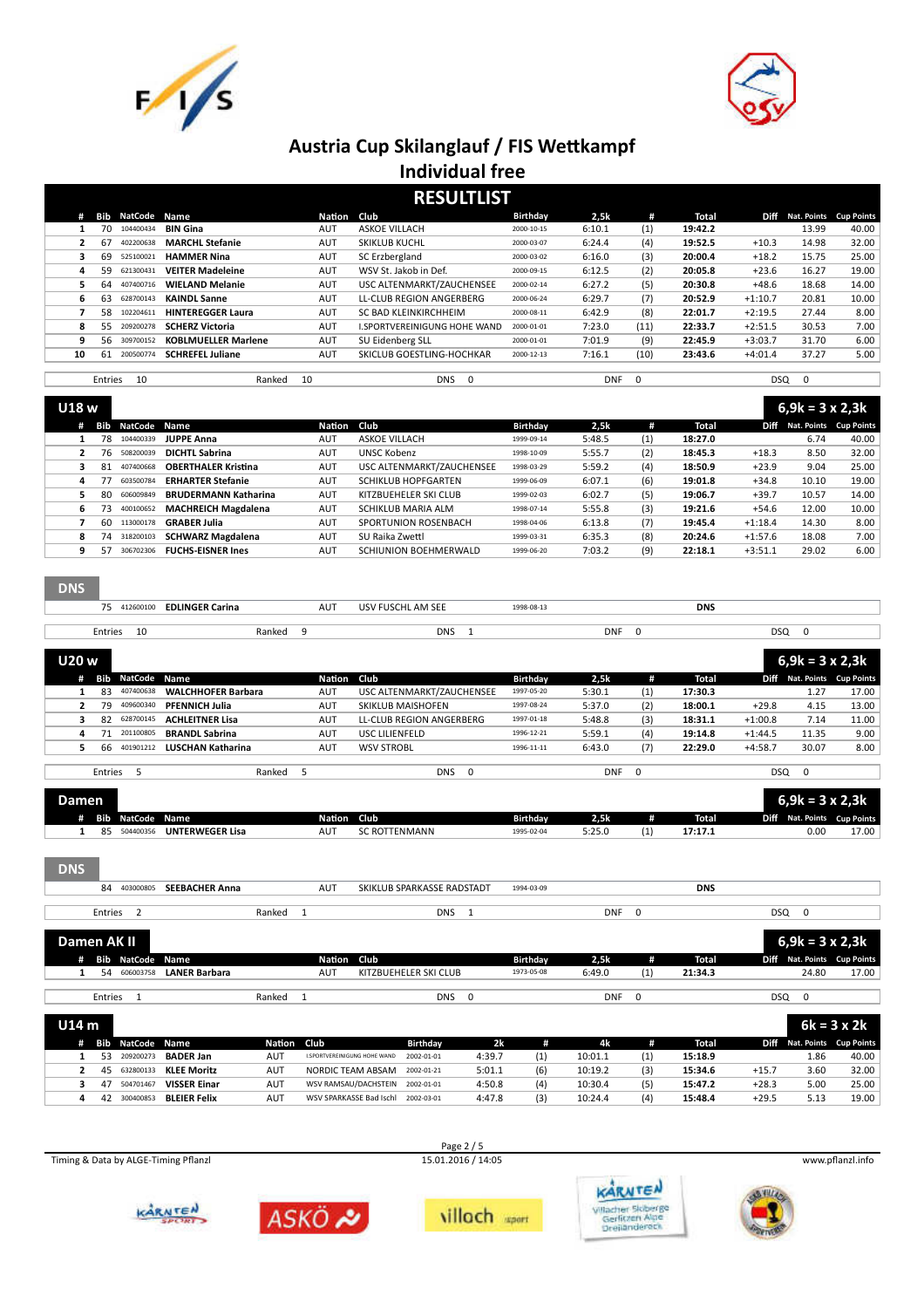



|    | <b>RESULTLIST</b> |              |                          |        |                                |            |        |      |         |      |         |           |                             |       |
|----|-------------------|--------------|--------------------------|--------|--------------------------------|------------|--------|------|---------|------|---------|-----------|-----------------------------|-------|
| Æ. | Bib               | NatCode Name |                          | Nation | Club                           | Birthday   | 2k     | m    | 4k      | #    | Total   |           | Diff Nat. Points Cup Points |       |
|    | 43                | 407400740    | <b>WIELAND Christoph</b> | AUT    | USC ALTENMARKT/ZAUCHENSEE      | 2002-01-01 | 4:56.4 | (5)  | 10:30.5 | (6)  | 15:51.6 | $+32.7$   | 5.49                        | 14.00 |
| 6  | 30                | 113000344    | <b>TSCHEPPE Thomas</b>   | AUT    | SPORTUNION ROSENBACH           | 2002-02-23 | 4:44.4 | (2)  | 10:15.0 | (2)  | 15:53.4 | $+34.5$   | 5.69                        | 10.00 |
|    | 39                | 618500150    | <b>GANNER Florian</b>    | AUT    | TURN- U. SU RAIKA OBERTILLIACH | 2002-01-01 | 5:06.5 | (8)  | 10:32.0 | (7)  | 15:54.9 | $+36.0$   | 5.85                        | 8.00  |
|    | 46                | 618500166    | <b>GANNER Tobias</b>     | AUT    | TURN- U. SU RAIKA OBERTILLIACH | 2004-04-07 | 5:21.6 | (10) | 11:03.6 | (10) | 16:41.6 | $+1:22.7$ |                             |       |
| ٩  | 49                | 525100006    | <b>AICHMAIER Markus</b>  | AUT    | SC Erzbergland                 | 2002-01-01 | 5:12.7 | (9)  | 10:56.6 | (9)  | 16:42.4 | $+1:23.5$ | 11.12                       | 6.00  |
| 10 | 44                | 105000151    | <b>WOHLFAHRT Nicolas</b> | AUT    | UNION LFL KOESTENBERG          | 2002-07-14 | 5:03.2 | (7)  | 10:46.7 | (8)  | 16:42.6 | $+1:23.7$ | 11.14                       | 5.00  |
| 11 | 37                | 405900376    | <b>ENGEL Erik</b>        | AUT    | UNION SPORTCLUB FLACHAU        | 2002-01-01 | 5:23.5 | (11) | 11:14.4 | (11) | 17:02.3 | $+1:43.4$ | 13.32                       | 5.00  |
|    |                   |              |                          |        |                                |            |        |      |         |      |         |           |                             |       |

| <b>DNS</b> |            |                                |            |                                 |            |            |            |            |  |
|------------|------------|--------------------------------|------------|---------------------------------|------------|------------|------------|------------|--|
|            |            | 29 113000333 STICKER Alexander | AUT        | SPORTUNION ROSENBACH 2002-10-11 |            |            | <b>DNS</b> |            |  |
|            |            | 50 504701406 VACEK Mathias     | <b>AUT</b> | WSV RAMSAU/DACHSTEIN 2002-01-01 |            |            | <b>DNS</b> |            |  |
|            |            |                                |            |                                 |            |            |            |            |  |
|            | Entries 13 |                                | Ranked     |                                 | <b>DNS</b> | <b>DNF</b> |            | <b>DSQ</b> |  |

| U15 m          |     |           |                             |            |                                     |            |        |      |         |      |         |           |             | $6k = 3 \times 2k$ |
|----------------|-----|-----------|-----------------------------|------------|-------------------------------------|------------|--------|------|---------|------|---------|-----------|-------------|--------------------|
| #              | Bib | NatCode   | Name                        | Nation     | Club                                | Birthdav   | 2k     | #    | 4k      | #    | Total   | Diff      | Nat. Points | <b>Cup Points</b>  |
|                | 52  | 113000341 | <b>SITTER Leon</b>          | <b>AUT</b> | SPORTUNION ROSENBACH                | 2001-01-15 | 4:31.6 | (1)  | 9:51.7  | (1)  | 15:02.1 |           | 0.00        | 40.00              |
| $\overline{2}$ | 51  | 204700127 | <b>WIESER Philip</b>        | AUT        | <b>WERKSSPORTVEREIN TRAISEN</b>     | 2001-07-04 | 4:54.5 | (3)  | 10:11.5 | (3)  | 15:23.5 | $+21.4$   | 2.37        | 32.00              |
| 3              | 48  | 628700150 | <b>HILBER Matthaeus</b>     | <b>AUT</b> | LL-CLUB REGION ANGERBERG            | 2001-10-01 | 4:47.1 | (2)  | 10:10.0 | (2)  | 15:28.5 | $+26.4$   | 2.93        | 25.00              |
| 4              | 28  | 106600188 | <b>DRUML ANDREJ</b>         | <b>AUT</b> | SV ACHOMITZ-ZAHOMC                  | 2001-02-07 | 4:54.7 | (4)  | 10:19.9 | (4)  | 15:35.0 | $+32.9$   | 3.65        | 19.00              |
| 5              | 38  | 409000349 | <b>COURTE Julian</b>        | <b>AUT</b> | <b>USC FAISTENAU</b>                | 2001-02-27 | 4:58.4 | (6)  | 10:32.2 | (5)  | 16:06.1 | $+1:04.0$ | 7.09        | 14.00              |
| 6              | 41  | 404600813 | <b>ISLITZER Andre</b>       | <b>AUT</b> | <b>SKIKLUB WAGRAIN</b>              | 2001-04-19 | 4:55.3 | (5)  | 10:43.0 | (6)  | 16:13.1 | $+1:11.0$ | 7.87        | 10.00              |
| 7              | 27  | 606017238 | <b>PROSSER Maximilian</b>   | <b>AUT</b> | KITZBUEHELER SKI CLUB               | 2001-12-22 | 5:05.0 | (7)  | 10:44.2 | (7)  | 16:23.2 | $+1:21.1$ | 8.99        | 8.00               |
| 8              | 40  | 209200177 | <b>ESLETZBICHLER Martin</b> | AUT        | <b>I.SPORTVEREINIGUNG HOHE WAND</b> | 2001-01-01 | 5:20.3 | (8)  | 11:04.5 | (8)  | 16:37.8 | $+1:35.7$ | 10.61       | 7.00               |
| 9              | 32  | 508200076 | <b>KOBER Lukas Hans</b>     | <b>AUT</b> | UNSC Kobenz                         | 2001-01-01 | 5:20.4 | (9)  | 11:15.6 | (9)  | 16:55.9 | $+1:53.8$ | 12.62       | 6.00               |
| 10             | 35  | 200500883 | <b>NACHBARGAUER Tobias</b>  | <b>AUT</b> | SKICLUB GOESTLING-HOCHKAR           | 2001-04-05 | 5:27.5 | (11) | 11:20.8 | (10) | 17:17.2 | $+2:15.1$ | 14.98       | 5.00               |
| 11             | 33  | 404600814 | <b>ISLITZER Pascal</b>      | <b>AUT</b> | <b>SKIKLUB WAGRAIN</b>              | 2001-04-19 | 5:24.7 | (10) | 11:51.7 | (11) | 18:05.1 | $+3:03.0$ | 20.29       | 5.00               |
| 12             | 34  | 113000348 | <b>APRIESSNIG Julian</b>    | AUT        | SPORTUNION ROSENBACH                | 2001-07-12 | 5:45.0 | (12) | 12:07.0 | (12) | 18:24.9 | $+3:22.8$ | 22.48       | 5.00               |

#### **DNS**

| 607400616<br>56 | <b>SCHMID Adrian</b> | AUT    | EUSTIFT<br>$MCMN^T$ | 2001-01-01<br>. |            | <b>DNS</b> |  |
|-----------------|----------------------|--------|---------------------|-----------------|------------|------------|--|
|                 |                      |        |                     |                 |            |            |  |
| ntries          |                      | Ranked |                     | <b>DNS</b>      | <b>DNF</b> | <b>DSQ</b> |  |

| U16 m |    |                |                |                             |               |                                |            |          |      |            |          |         |           | $9,2k = 4 \times 2,3k$ |                   |
|-------|----|----------------|----------------|-----------------------------|---------------|--------------------------------|------------|----------|------|------------|----------|---------|-----------|------------------------|-------------------|
|       |    | Bib            | <b>NatCode</b> | Name                        | <b>Nation</b> | Club                           | Birthday   | 2,5k     | #    | 5,0k       | #        | Total   | Diff      | Nat. Points            | <b>Cup Points</b> |
|       |    | 100            | 309700139      | <b>PEIL Niklas</b>          | <b>AUT</b>    | SU Eidenberg SLL               | 2000-07-25 | 5:34.4   | (5)  | 11:28.9    | (2)      | 22:59.6 |           | 0.00                   | 40.00             |
|       | 2  | 99             | 607400583      | <b>GLEIRSCHER Gotthard</b>  | <b>AUT</b>    | <b>WSV NEUSTIFT</b>            | 2000-06-08 | 5:31.3   | (4)  | 11:29.1    | (3)      | 23:20.8 | $+21.2$   | 1.54                   | 33.00             |
|       | 3  | 97             | 504701402      | <b>SCHLOEGEL Mario</b>      | <b>AUT</b>    | WSV RAMSAU/DACHSTEIN           | 2000-06-06 | 5:36.5   | (7)  | 11:39.6    | (5)      | 23:27.5 | $+27.9$   | 2.02                   | 27.00             |
|       | 4  | 98             | 209200222      | <b>HUBER Jonas</b>          | <b>AUT</b>    | I.SPORTVEREINIGUNG HOHE WAND   | 2000-08-09 | 5:25.4   | (2)  | 11:21.7    | (1)      | 23:33.0 | $+33.4$   | 2.42                   | 22.00             |
|       | 5  | 92             | 400100667      | <b>DANKL Markus</b>         | <b>AUT</b>    | SCHIKLUB MARIA ALM             | 2000-12-09 | 5:35.3   | (6)  | 11:40.5    | (7)      | 23:51.3 | $+51.7$   | 3.75                   | 18.00             |
|       | 6  | 96             | 308400146      | <b>KUGLER Tobias</b>        | <b>AUT</b>    | <b>UNION Liebenau</b>          | 2000-09-07 | 5:43.0   | (11) | 11:45.6    | (8)      | 24:01.5 | $+1:01.9$ | 4.49                   | 15.00             |
|       | 7  | 87             | 606011085      | <b>PISECKER Gregor</b>      | <b>AUT</b>    | KITZBUEHELER SKI CLUB          | 2000-02-04 | 5:26.9   | (3)  | 11:40.3    | (6)      | 24:11.1 | $+1:11.5$ | 5.18                   | 13.00             |
|       | 8  | 101            | 606101502      | <b>WINDBICHLER Florian</b>  | <b>AUT</b>    | <b>SKICLUB KOESSEN</b>         | 2000-01-04 | 5:24.9   | (1)  | 11:31.3    | (4)      | 24:15.9 | $+1:16.3$ | 5.53                   | 12.00             |
|       | 9  | 94             | 618500165      | <b>KURZ Nils</b>            | <b>AUT</b>    | TURN- U. SU RAIKA OBERTILLIACH | 2000-01-01 | 5:48.5   | (14) | 12:02.7    | (12)     | 24:20.7 | $+1:21.1$ | 5.88                   | 11.00             |
|       | 10 | 95             | 508200049      | <b>HACKENBERG Christian</b> | <b>AUT</b>    | <b>UNSC Kobenz</b>             | 2000-11-07 | 5:45.9   | (13) | 12:02.5    | (11)     | 24:32.9 | $+1:33.3$ | 6.76                   | 10.00             |
|       | 11 | 90             | 525100054      | <b>STANGL Mathias</b>       | <b>AUT</b>    | SC Erzbergland                 | 2000-11-14 | 5:39.9   | (10) | 11:59.9    | (10)     | 24:42.3 | $+1:42.7$ | 7.44                   | 8.00              |
|       | 12 | 88             | 302200399      | <b>SCHWARZ Manuel</b>       | <b>AUT</b>    | UNION Bad Leonfelden           | 2000-12-02 | 5:38.5   | (8)  | 12:03.4    | (13)     | 24:48.4 | $+1:48.8$ | 7.89                   | 6.00              |
|       | 13 | 93             | 525100008      | <b>AICHMAIER Stefan</b>     | <b>AUT</b>    | SC Erzbergland                 | 2000-03-04 | 5:39.8   | (9)  | 11:56.0    | (9)      | 24:53.0 | $+1:53.4$ | 8.22                   | 5.00              |
|       | 14 | 89             | 203200502      | <b>LAMPL Lorenz</b>         | <b>AUT</b>    | <b>SKIKLUB TUERNITZ</b>        | 2000-01-01 | 6:01.4   | (15) | 12:32.2    | (15)     | 25:48.2 | $+2:48.6$ | 12.22                  | 5.00              |
|       | 15 | 91             | 104400435      | <b>BIN Dario</b>            | <b>AUT</b>    | <b>ASKOE VILLACH</b>           | 2000-03-02 | 5:44.8   | (12) | 12:18.1    | (14)     | 25:49.0 | $+2:49.4$ | 12.28                  | 5.00              |
|       | 16 | 86             | 606017217      | <b>MILLECKER Manuel</b>     | <b>AUT</b>    | KITZBUEHELER SKI CLUB          | 2000-10-01 | 6:19.4   | (16) | 13:15.0    | (16)     | 27:23.1 | $+4:23.5$ | 19.10                  | 5.00              |
|       |    |                |                |                             |               |                                |            |          |      |            |          |         |           |                        |                   |
|       |    | <b>Entries</b> | 16             |                             | Ranked        | 16                             | <b>DNS</b> | $\Omega$ |      | <b>DNF</b> | $\Omega$ |         | DSO       | $\Omega$               |                   |

| Entries  | - 16                    | Ranked                     | 16          | DNS                   | 0          | <b>DNF</b> | $\Omega$ |         | DSQ         |                         |                        |
|----------|-------------------------|----------------------------|-------------|-----------------------|------------|------------|----------|---------|-------------|-------------------------|------------------------|
| U18 m    |                         |                            |             |                       |            |            |          |         |             | $13.9k = 6 \times 2.3k$ |                        |
| #        | <b>Bib NatCode Name</b> |                            | Nation Club |                       | Birthday   | 7,5k       | #        | Total   | <b>Diff</b> |                         | Nat. Points Cup Points |
| 156      | 309700124               | <b>SCHWENTNER Florian</b>  | AUT         | SU Eidenberg SLL      | 1998-01-30 | 15:59.1    | (1)      | 32:30.8 |             | 3.66                    | 40.00                  |
| 2 152    | 401200256               | <b>MUEHLBACHER Fredrik</b> | AUT         | <b>HSV SAALFELDEN</b> | 1998-01-30 | 16:26.2    | (2)      | 33:26.5 | $+55.7$     | 6.62                    | 33.00                  |
| 149      | 504701777               | <b>MALLE Georg</b>         | AUT         | WSV RAMSAU/DACHSTEIN  | 1998-02-25 | 16:38.8    | (3)      | 34:08.6 | $+1:37.8$   | 8.86                    | 27.00                  |
| 130<br>4 | 504701327               | <b>PITZER Lucas</b>        | <b>AUT</b>  | WSV RAMSAU/DACHSTEIN  | 1998-09-29 | 17:12.3    | (7)      | 35:02.3 | $+2:31.5$   | 11.71                   | 22.00                  |
| 148      | 412600092               | <b>MRKONJIC Lukas</b>      | <b>AUT</b>  | USV FUSCHL AM SEE     | 1999-02-22 | 17:06.4    | (5)      | 35:41.7 | $+3:10.9$   | 13.81                   | 18.00                  |
|          |                         |                            |             |                       |            |            |          |         |             |                         |                        |

Timing & Data by ALGE-Timing Pflanzl 15.01.2016 / 14:05 15.01.2016 / 14:05 www.pflanzl.info

Page  $3/5$ <br>15.01.2016 / 14:05









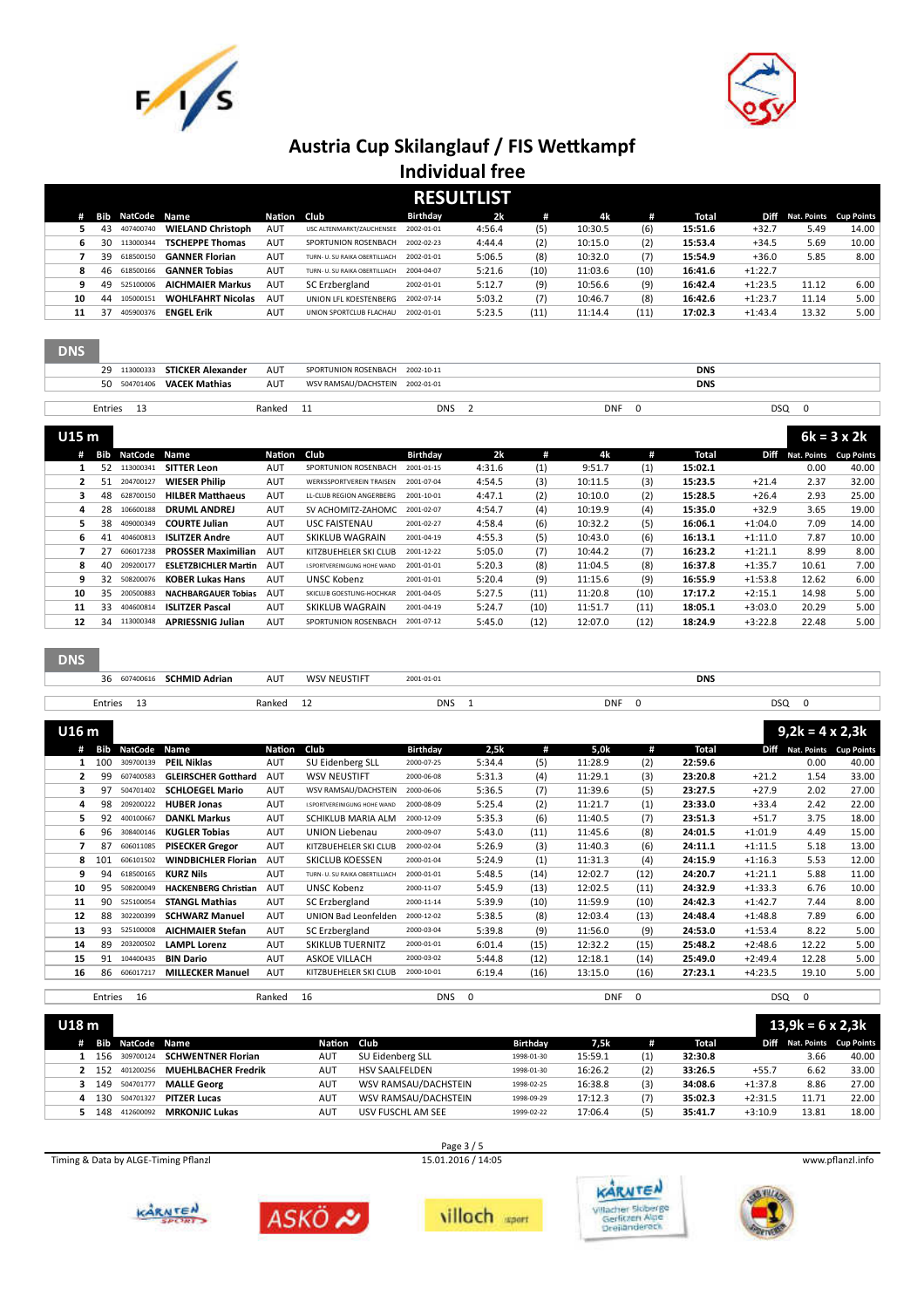



| <b>RESULTLIST</b> |     |           |                               |             |                           |            |         |      |         |           |                        |       |
|-------------------|-----|-----------|-------------------------------|-------------|---------------------------|------------|---------|------|---------|-----------|------------------------|-------|
| #                 | Bib | NatCode   | Name                          | Nation Club |                           | Birthday   | 7,5k    | #    | Total   | Diff      | Nat. Points Cup Points |       |
| 6                 | 132 | 628700144 | <b>KAINDL Tiebbe</b>          | AUT         | LL-CLUB REGION ANGERBERG  | 1999-03-20 | 17:21.8 | (8)  | 35:44.4 | $+3:13.6$ | 13.95                  | 15.00 |
|                   | 137 | 301200273 | <b>MAHLER Laurin</b>          | AUT         | SV Bad Goisern            | 1999-04-18 | 17:44.8 | (13) | 36:04.8 | $+3:34.0$ | 15.03                  | 13.00 |
| 8                 | 116 | 607400582 | <b>GLEIRSCHER Georg</b>       | AUT         | <b>WSV NEUSTIFT</b>       | 1999-04-21 | 17:33.9 | (9)  | 36:11.6 | $+3:40.8$ | 15.39                  | 12.00 |
| 9                 | 142 | 600200617 | <b>POSTL Thomas</b>           | AUT         | <b>WSV ACHENKIRCH</b>     | 1999-03-31 | 17:42.8 | (12) | 36:17.4 | $+3:46.6$ | 15.70                  | 11.00 |
| 10                | 126 | 108700087 | <b>STEINER Nico</b>           | AUT         | <b>WSV STALL</b>          | 1998-01-21 | 17:37.8 | (10) | 36:26.3 | $+3:55.5$ | 16.18                  | 10.00 |
| 11                | 134 | 504000939 | <b>POELLINGER Christopher</b> | AUT         | <b>WSV Murau</b>          | 1999-01-13 | 17:41.7 | (11) | 36:38.0 | $+4:07.2$ | 16.80                  | 8.00  |
| 12                | 122 | 508200048 | <b>HACKENBERG Thomas</b>      | AUT         | <b>UNSC Kobenz</b>        | 1999-06-25 | 18:31.6 | (16) | 37:41.1 | $+5:10.3$ | 20.15                  | 6.00  |
| 13                | 115 | 102204994 | <b>ZAMINER Manuel</b>         | AUT         | SC BAD KLEINKIRCHHEIM     | 1999-07-22 | 18:10.4 | (14) | 38:00.4 | $+5:29.6$ | 21.18                  | 5.00  |
| 14                | 124 | 407400818 | <b>STEINLECHNER Matthias</b>  | AUT         | USC ALTENMARKT/ZAUCHENSEE | 1998-01-15 | 18:16.8 | (15) | 38:06.0 | $+5:35.2$ | 21.47                  | 5.00  |
| 15                | 111 | 516000098 | <b>SIMBUERGER Thomas</b>      | AUT         | Nordic Ski Team Trofajach | 1998-11-17 | 19:28.0 | (17) | 40:57.1 | $+8:26.3$ | 30.56                  | 5.00  |
|                   |     |           |                               |             |                           |            |         |      |         |           |                        |       |

| 140          | 406800349 | LLINGER Daniel<br><b>WAL</b> |                  | AU <sup>.</sup> | / THALGAU |            |  |            | <b>DNS</b> |  |  |
|--------------|-----------|------------------------------|------------------|-----------------|-----------|------------|--|------------|------------|--|--|
|              |           |                              |                  |                 |           |            |  |            |            |  |  |
| Entries<br>. | $\sim$    |                              | Ranked<br>$\sim$ |                 |           | <b>DNS</b> |  | <b>DNI</b> | <b>DSO</b> |  |  |

| U20 m |     |           |                            |             |                              |            |         |      |         |           |                        |       |  |
|-------|-----|-----------|----------------------------|-------------|------------------------------|------------|---------|------|---------|-----------|------------------------|-------|--|
| #     | Bib | NatCode   | Name                       | Nation Club |                              | Birthday   | 7,5k    | ′#   | Total   | Diff      | Nat. Points Cup Points |       |  |
| 1.    | 158 | 403401819 | <b>RIEDLSPERGER Tobias</b> | AUT         | <b>SCHIKLUB SAALFELDEN</b>   | 1996-10-08 | 15:15.2 | (1)  | 31:34.1 |           | 0.65                   | 17.00 |  |
| 2     | 163 | 209200173 | <b>DEISER Felix</b>        | AUT         | I.SPORTVEREINIGUNG HOHE WAND | 1997-01-03 | 15:18.6 | (2)  | 31:44.2 | $+10.1$   | 1.18                   | 13.00 |  |
| 3.    | 154 | 606101469 | <b>MOOSMANN Tobias</b>     | AUT         | <b>SKICLUB KOESSEN</b>       | 1997-04-03 | 15:52.8 | (4)  | 32:54.2 | $+1:20.1$ | 4.90                   | 11.00 |  |
| 4     | 146 | 504701086 | <b>VERMEULEN Moran</b>     | <b>AUT</b>  | WSV RAMSAU/DACHSTEIN         | 1997-06-14 | 16:29.9 | (6)  | 33:46.5 | $+2:12.4$ | 7.68                   | 9.00  |  |
| 5.    | 155 | 209200146 | <b>WALDNER Matti</b>       | AUT         | I.SPORTVEREINIGUNG HOHE WAND | 1996-10-12 | 16:24.9 | (5)  | 34:17.7 | $+2:43.6$ | 9.34                   | 8.00  |  |
| 6     | 119 | 113000174 | <b>GRABER Fabian</b>       | AUT         | SPORTUNION ROSENBACH         | 1997-10-24 | 16:44.0 | (7)  | 34:37.1 | $+3:03.0$ | 10.37                  | 7.00  |  |
|       | 153 | 412600093 | <b>MRKONJIC Markus</b>     | <b>AUT</b>  | USV FUSCHL AM SEE            | 1996-07-26 | 17:00.4 | (8)  | 35:09.9 | $+3:35.8$ | 12.12                  | 6.00  |  |
| 8     | 128 | 200500844 | <b>GANSER Manuel</b>       | <b>AUT</b>  | SKICLUB GOESTLING-HOCHKAR    | 1997-02-19 | 17:56.7 | (9)  | 37:06.4 | $+5:32.3$ | 18.31                  | 5.00  |  |
| 9     | 113 | 113000220 | <b>THALER Sebastian</b>    | AUT         | SPORTUNION ROSENBACH         | 1996-05-28 | 18:12.5 | (10) | 37:49.2 | $+6:15.1$ | 20.58                  | 5.00  |  |

| 147<br>412600094<br><b>EDLINGER Julian</b><br>. | AUT | <b>FUSCHL AM SEE</b><br>USV F | 1996-09-18<br>. | <b>DNS</b> |
|-------------------------------------------------|-----|-------------------------------|-----------------|------------|
|                                                 |     |                               |                 |            |

|                | Entries | 10        | Ranked                         | 9           | <b>DNS</b>              |            | <b>DNF</b> | 0    |         | <b>DSQ</b> | 0                       |                        |
|----------------|---------|-----------|--------------------------------|-------------|-------------------------|------------|------------|------|---------|------------|-------------------------|------------------------|
| Herren         |         |           |                                |             |                         |            |            |      |         |            | $13.9k = 6 \times 2.3k$ |                        |
| #              | Bib     | NatCode   | Name                           | Nation Club |                         | Birthday   | 7,5k       | #    | Total   | Diff       |                         | Nat. Points Cup Points |
|                | 167     | 509700198 | <b>HAUKE Max</b>               | AUT         | WSV SEKT.SKI LIEZEN     | 1992-08-29 | 15:12.7    | (1)  | 31:21.9 |            | 0.00                    | 17.00                  |
| 2              | 160     | 113000146 | <b>KATTNIG Fabian</b>          | <b>AUT</b>  | SPORTUNION ROSENBACH    | 1994-01-13 | 15:33.8    | (4)  | 31:57.0 | $+35.1$    | 1.87                    | 13.00                  |
| з.             | 165     | 102100158 | <b>HABENICHT Tobias</b>        | <b>AUT</b>  | SPORT-UNION KLAGENFURT  | 1993-09-27 | 15:31.7    | (3)  | 31:59.9 | $+38.0$    | 2.02                    | 11.00                  |
| 4              | 162     | 304600304 | <b>GOTTHALMSEDER Alexander</b> | <b>AUT</b>  | SC Waldzell             | 1994-05-27 | 15:39.7    | (5)  | 32:10.7 | $+48.8$    | 2.59                    | 9.00                   |
| 5.             | 164     | 611000389 | <b>BADER Markus</b>            | <b>AUT</b>  | <b>SKIKLUB WAIDRING</b> | 1988-11-14 | 15:46.5    | (6)  | 32:19.2 | $+57.3$    | 3.04                    | 8.00                   |
| 6.             | 161     | 625200071 | <b>BLASSNIG Clemens</b>        | AUT         | SC Seefeld              | 1993-10-02 | 15:54.1    | (7)  | 33:08.6 | $+1:46.7$  | 5.67                    | 7.00                   |
| $\overline{ }$ | 159     | 308400145 | <b>KUGLER Simon</b>            | <b>AUT</b>  | UNION Liebenau          | 1994-10-07 | 15:54.7    | (8)  | 33:37.5 | $+2:15.6$  | 7.21                    | 6.00                   |
| 8              | 151     | 113000097 | <b>FUGGER Matthias</b>         | <b>AUT</b>  | SPORTUNION ROSENBACH    | 1991-04-13 | 16:26.7    | (10) | 33:47.4 | $+2:25.5$  | 7.73                    | 5.00                   |
| 9              | 150     | 400300807 | <b>ZLOEBL Thomas</b>           | AUT         | SKIKLUB BAD GASTEIN     | 1994-12-31 | 16:05.0    | (9)  | 33:47.7 | $+2:25.8$  | 7.75                    | 5.00                   |
| 10             | 118     | 113000070 | <b>SCHUSTER Stefan</b>         | <b>AUT</b>  | SPORTUNION ROSENBACH    | 1988-08-11 | 17:10.4    | (11) | 35:44.8 | $+4:22.9$  | 13.97                   | 5.00                   |

| <b>DNS</b>                              |              |                       |            |            |            |  |
|-----------------------------------------|--------------|-----------------------|------------|------------|------------|--|
| 131 606017399 HUETTNER Mario            | <b>AUT</b>   | KITZBUEHELER SKI CLUB | 1994-12-21 |            | <b>DNS</b> |  |
| <b>LIEDERER Niklas</b><br>166 504701234 | <b>AUT</b>   | WSV RAMSAU/DACHSTEIN  | 1991-09-22 |            | <b>DNS</b> |  |
|                                         |              |                       |            |            |            |  |
| Entries<br>12                           | 10<br>Ranked | <b>DNS</b>            |            | <b>DNF</b> | <b>DSQ</b> |  |
|                                         |              |                       |            |            |            |  |

|            | Herren AK I |                         |                          |             |                      |            |         |                     |         |            | $13,9k = 6 \times 2,3k$ |                             |
|------------|-------------|-------------------------|--------------------------|-------------|----------------------|------------|---------|---------------------|---------|------------|-------------------------|-----------------------------|
| #          |             | <b>Bib NatCode Name</b> |                          | Nation Club |                      | Birthday   | 7,5k    | #                   | Total   |            |                         | Diff Nat. Points Cup Points |
|            |             | 121 113000041           | <b>MESOTITSCH Martin</b> | <b>AUT</b>  | SPORTUNION ROSENBACH | 1983-01-19 | 15:51.9 | $\scriptstyle{(1)}$ | 32:19.9 |            | 3.08                    | 17.00                       |
|            |             | 105 104400373           | <b>PINTER Stephan</b>    | <b>AUT</b>  | ASKOE VILLACH        | 1977-10-26 | 22:49.7 | (2)                 | 47:06.0 | $+14:46.1$ | 50.17                   | 13.00                       |
| <b>DNS</b> |             |                         |                          |             |                      |            |         |                     |         |            |                         |                             |

113000282 **IMHOF Dieter** AUT SPORTUNION ROSENBACH 1985-06-15 **DNS**







KARNTEN